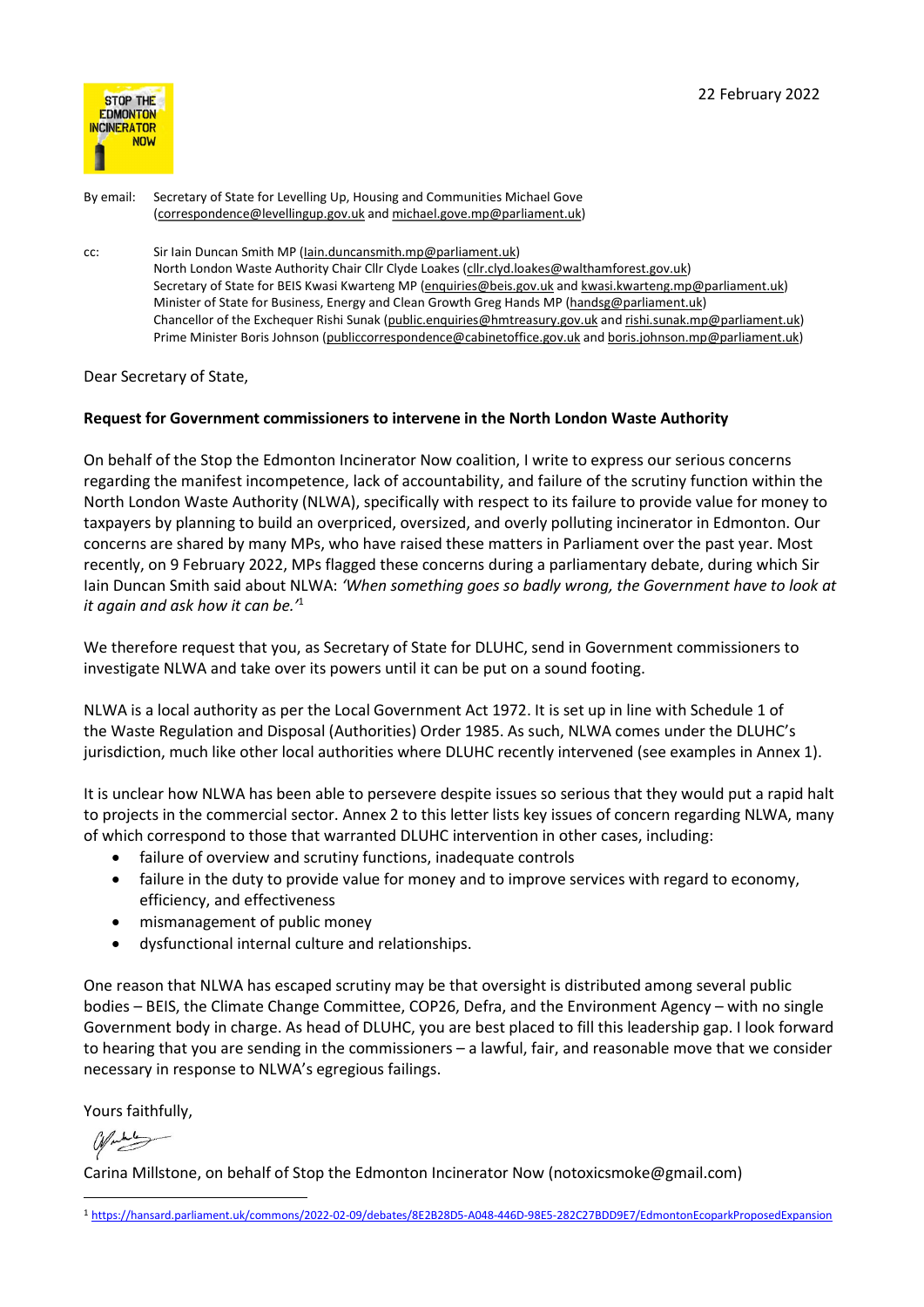## Annex 1: Previous DLUHC interventions

Examples of DLUHC interventions in response to concerns that also apply to the North London Waste Authority:

**Slough Council** (1 December 2021): The intervention followed an announcement by Local Government Minister Kemi Badenoch, who informed Parliament on 25 October 2021 that:

'The Chartered Institute of Public Finance and Accountancy (CIPFA) led on the financial aspects of the review and Jim Taylor, former chief Executive of Salford City Council, Trafford Council and Rochdale Borough Council, led on governance. […] The Department was minded to intervene in the council after an independent review uncovered a deeply concerning picture of mismanagement, a breakdown in scrutiny and accountability, and a dysfunctional culture at Slough Borough Council. The Council's internal controls and processes are inadequate, and the overview and scrutiny function is not equipped to operate effectively.'

- Liverpool City Council (10 June 2021): Commissioners were sent in after an inspection found a 'breakdown in accountability', 'dysfunctional culture', 'inadequate controls', and 'failing in duty to provide value for money and to improve services with regard to economy, efficiency and effectiveness'.
- **Tower Hamlets** (December 2014): DLUHC stepped in following an independent report that uncovered a 'worrying pattern of divisive community politics and alleged mismanagement of public money by the Mayoral administration of Tower Hamlets'.

## Annex 2: Grounds for intervention in the North London Waste Authority

Following are selected grounds that warrant DLUHC intervention in NLWA. Details and additional information are available upon request.

- Issues related to the Edmonton incinerator contract. The NLWA Board, comprising two cllrs from the seven NLWA constituent councils — Barnet, Camden, Enfield, Hackney, Haringey, Islington, and Waltham Forest — voted to proceed with the construction of a replacement incinerator in Edmonton by agreeing to award the contract to Spanish firm Acciona, even though:
	- 1. Acciona's bid was the only submitted bid, as the other two bidders in the tender process had either dropped out or merged with Acciona. Competitive bidding should have been possible given that the incineration industry is known to be strong.
	- 2. the contract price is an estimated £764m (2019 prices), or 20%–40% more than comparable recent contracts, in what one MP called 'a slam dunk—name your own price' during the above-mentioned parliamentary debate of 9 February 2022. He also noted: 'The high cost is a key reason why we should pause, review.'
	- 3. NLWA itself gave the bid a very poor score: 36 points out of 100, which masks an even lower commercial score of 4 out of 30 (13%), despite the high contract price.
	- 4. national and local politicians including two NLWA Board members and residents questioned the bidding process and the quality and value of the bid.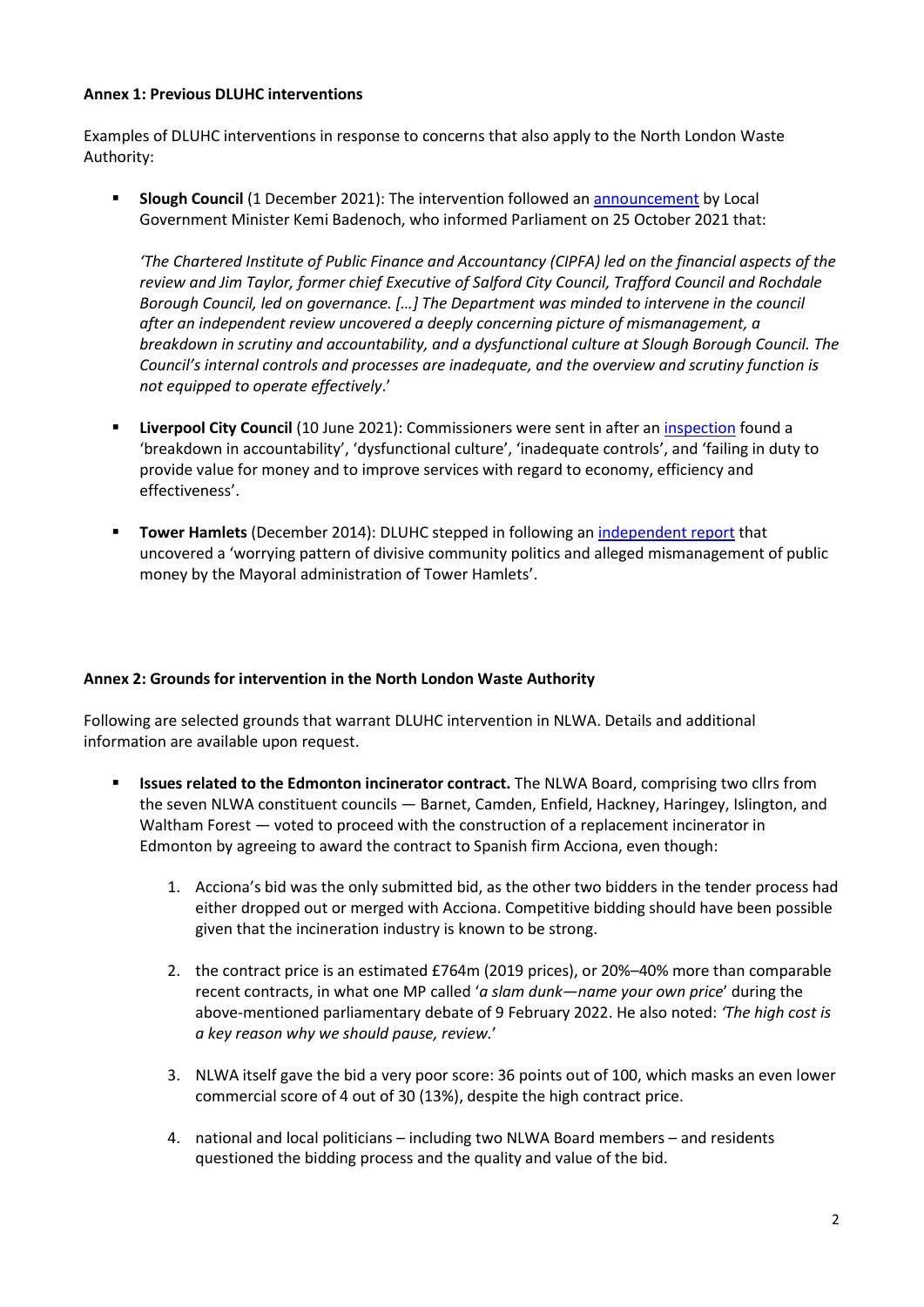- 5. the contract represents poor value for money for the taxpayer.
- 6. the contract undermines the UK's net-zero targets by exacerbating overprovision of energyfrom-waste capacity and associated greenhouse gas emissions, thus failing to observe explicit Climate Change Committee guidance.
- 7. the contract is at odds with recycling targets and the transition to a circular economy, since it perpetuates the linear economy, destroys resources, and draws funding away from efforts to reduce, reuse, and recycle.
- 8. the proposed plant entrenches a pattern of socially unjust siting of polluting infrastructure in one of the most deprived wards in the UK.

## NLWA governance issues: lack of transparency, dysfunctional culture, failure of scrutiny and accountability

- 1. The Standing Orders lack clarity on the NLWA Board's regulatory responsibility and relationships with the constituent boroughs.
- 2. The board members' failure to dispense of their corporate oversight function is evidenced by the lack of minimum criteria that cllrs must fulfil to be appointed to the board, such as having relevant knowledge and experience in the areas of waste management, scrutiny of public functions, or sustainability. Further, in the context of an ongoing legal challenge of the contract execution with Acciona, constituent councils stated in legal documents that they should not be co-defendants because the contract decision was made by NLWA and not by them.
- 3. Documents provided in the context of the above-mentioned legal challenge indicate that NLWA misled its board members about the proposed plant's greenhouse gas emissions, carbon intensity, and carbon capture readiness.
- 4. The chair of the NLWA Board, Cllr Clyde Loakes, has been continuously re-appointed for 13 years (since June 2008) and there is no cap on time in office. In contrast, other board members are replaced relatively frequently, before they have time to understand the complex financial and technical issues involved, and sometimes before crucial votes (including on the Edmonton incinerator contract). The scrutiny function is therefore ineffectual.
- 5. The chair's behaviour has at times been publicly autocratic, unprofessional, and dismissive of experts; members of the public and elected officials alike have described the chair as 'rude' and 'misogynistic'. Board members seem unable to question the chair's decisions, which contributes to a dysfunctional culture.
- 6. The same management oversaw previous plans for a replacement incinerator that collapsed at considerable and ongoing cost to the taxpayer; tens of millions of pounds were lost in an attempt to use an unsuitable site at Pinkham Way (a £40m liability), pointing to gross mismanagement.
- 7. A conflict of interest arises from the fact that certain members of the NLWA Board are also paid non-executive board members of LondonEnergy Ltd, which is wholly owned by NLWA and benefits significantly from NLWA contracts to run the Edmonton incinerator.